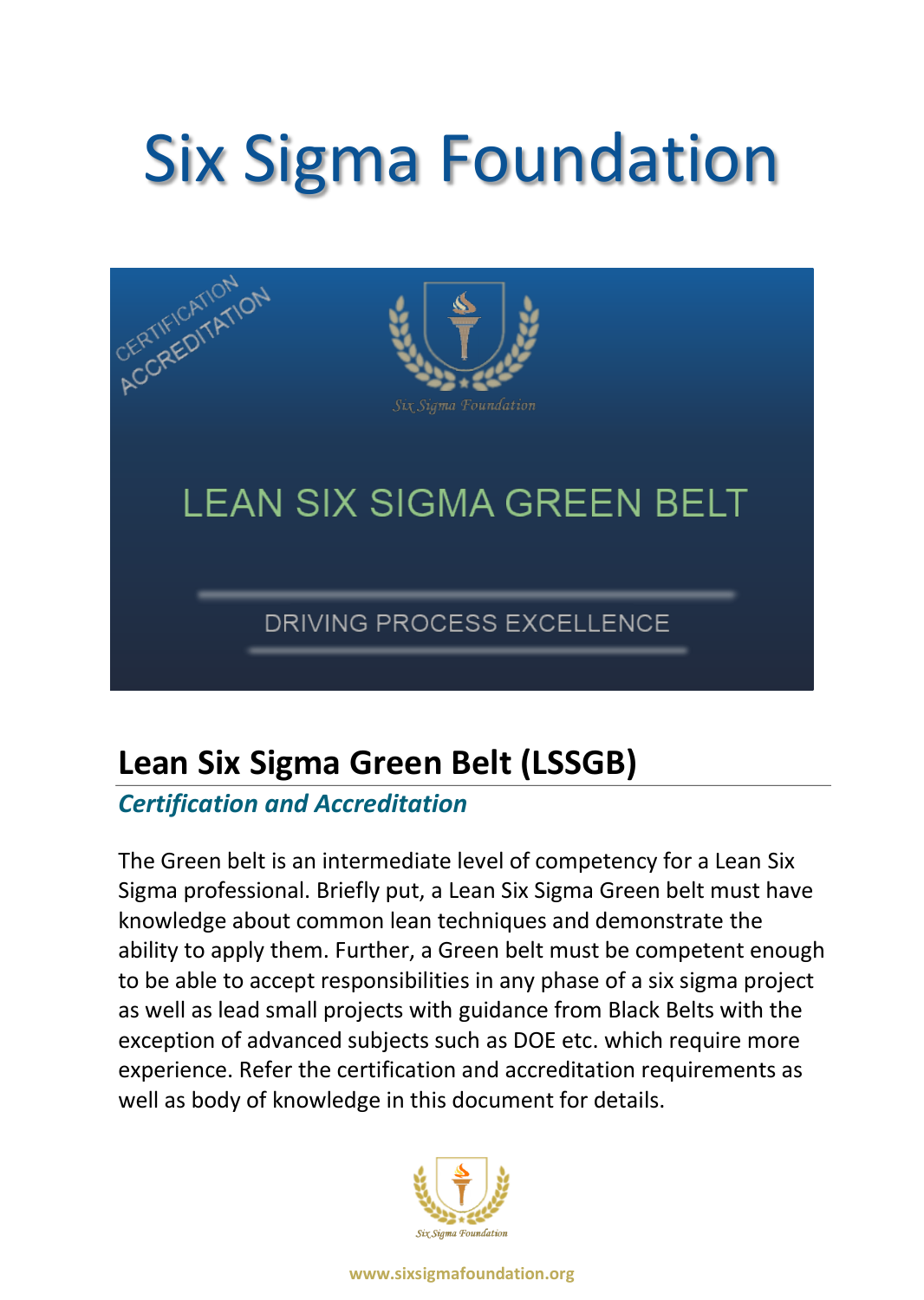## Prerequisites:

A Lean Six Sigma Green Belt Certification may be pursued by anyone looking forward to enhance their professional qualifications, and though there are no restrictions on this intermediate level program, though having prior knowledge of process quality or a LSSYB is an advantage. SSF encourages any working professional to join this certification program to add value to their career and knowledge about quality processes.

## Certification and Examination Guidelines:

#### **1. General Requirements: Examination System**

- a. SSF Accreditation and compliance mandates an Online Exam System/Format.
- b. Exam Evaluation results need to be processed automatically without human intervention and results to be shared immediately with the candidate after the completion of the exam.
- c. Exam questions need to be randomized per student by the system, i.e.; if 5 students are appearing for the exam from same location/connection they must all be served questions in 5 different orders.
- d. Exam Questions bank needs to comply with SSF Exam focus requirements.
- e. Questions Answer format needs to be MCQ and True/False type.
- f. In Cases of Project Work Evaluation, records of project work must be stored for a duration of 180 days from the final project evaluation with the SSF ATI. (Accredited Training Institute)
- g. Exam results (final score for a candidate) must be stored for a minimum duration of 360 days from the date of examination.

#### **2. General Requirements: Proctoring and others**

- a. The Examination must be proctored for the entire duration.
- b. Candidate identity must be checked/confirmed prior to examination.
- c. Cell phone use is not to be allowed except for connecting to Wi-Fi hotspot.
- d. Permissible notes allowed are lookup tables and basic reference tables.
- e. Use of calculators and stats software for complex calculations or graphical needs is allowed.
- f. Proctor must confirm that only permissible program types like anti-virus, antimalware, software firewalls and essential OS services are being run on the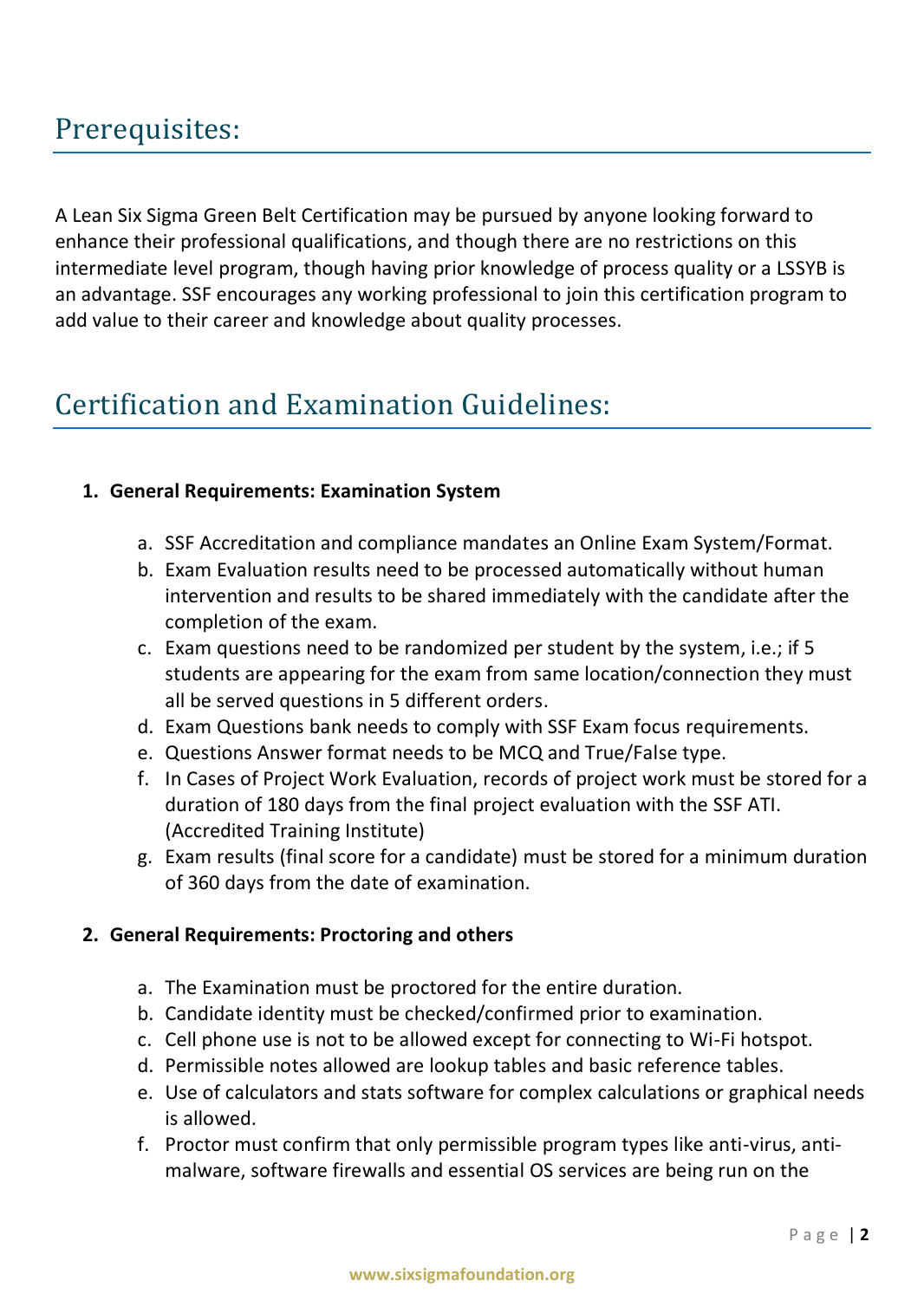systems of candidates apart from the web-browsers (for connecting to exam portal only; no web-search allowed on the side) for the duration of the exam. Use of any chat-based, social-media platform applications are especially nonpermissible during exam.

- g. Proctor must not allow discussions between candidates for the duration of the exam, as must he/she ensure no group-work or cheating methods are being employed by candidates.
- h. Breaks upto 5 mins at a time may be allowed by Proctor per each hour of the exam (but none before first 30 minutes from the start of the exam) **with the express condition** that a candidate will have to forgo the allowance to change/review answers for any/all questions after returning from the break.
- i. In cases where proctoring is having to be done online via a webcam, the candidates must additionally ensure they are not looking off-screen too much or leave web-cam view or interact with other persons for the duration of the exam. A proctor is well within his/her rights to suspend the exam in case of such types of suspicious behavior by candidates. Further the onus for serving a stable webcam video-feed (minimum 15fps) to the online-proctor from their end is the responsibility of the candidate to comply with remote/online proctoring cases.

#### **3. Specific Requirements: LSSGB Certification and Accreditation**

- a. For LSSGB certification, a minimum 50 hours of training is mandated for the SSF approved curriculum considering an average class/batch size of 20 students. Relaxation in this criterion is considered for scenarios with lesser batch sizes for an ATI's accreditation requirements at a standard 10% time reduction allowed for batch size of 10 and less and, similarly a reduction of 20% for batch size of 5 or less (including one-on-one sessions). For example, an ATI accepting a batch size of 9 students must still provision for 45 hours of training.
- b. Modes of Training allowed are purely Offline or purely Online or Blended (online sessions mixed with offline); however, minimum Instructor Led Hours (live training sessions, and not just videos) need to be provisioned for atleast 40% of the total training duration.
- c. Maximum average batch size (3 sessions in a row) considered acceptable by SSF for LSSGB Accreditation is 30 for Offline Training Sessions and 20 for Online Sessions and Blended Sessions.
- d. The LSSGB exam must have 80 questions to be attempted in 120 mins (2 hrs.) at an average/mean time of 90 seconds or 1.5 mins per question.
- e. Pass percentage considered for certification is a score of 60% or above in the exam.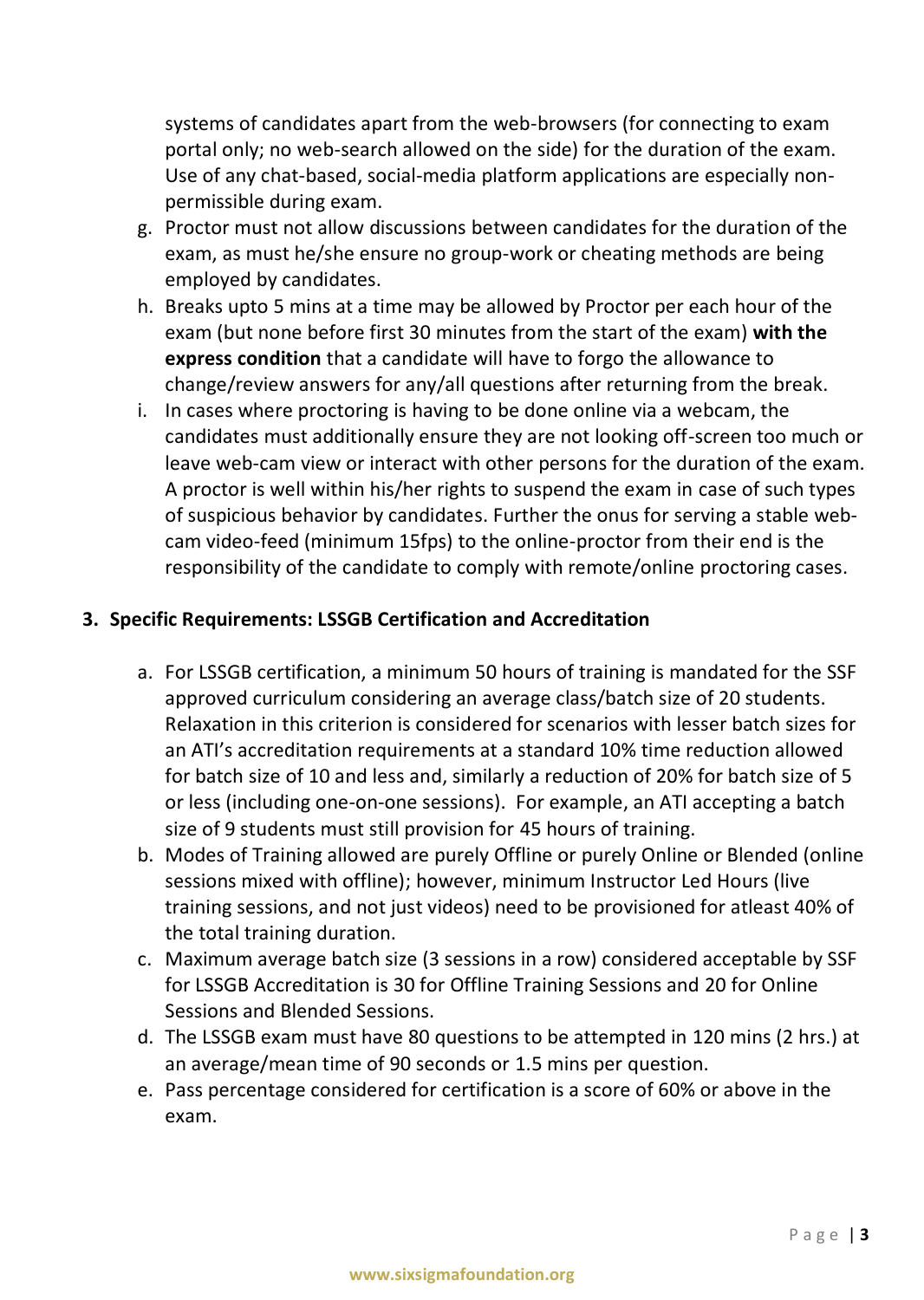

# **Lean Six Sigma Green Belt**

## *Body of Knowledge*

The minimum recommended Body of Knowledge that any ATI needs to be compliant with for Accreditation with the SSF Lean Six Sigma Green Belt Level of Certification. Our unique approach to the BOK was designed as a necessary requirement to our equally unique approach of validating SSF ATI's certification exams to democratize Accredited Lean Six Sigma Certifications by reducing costs incurred in training highly competent people resources by organizations.

# Curriculum Focus Areas:

The List of recommended (essential) topics to be covered as part of an SSF ATI's Lean Six Sigma Green Belt certification training curriculum.

## **1. Lean and Project Management**

## a. **Lean**

- i. Lean History and the TPS (Toyota's role)
- ii. Understanding Lean Fundamentals and Importance of Lean
- iii. How Lean and Six Sigma Work together
- iv. Lean Enterprise and Challenges
- v. 7 Wastes of Lean
- vi. 3M in Lean
- vii. 5S with Audits (explore Non-SPC control mechanisms)
- viii. Ishikawa Diagrams
	- ix. Kaizen, PDCA cycle and concepts of continuous improvements
	- x. Non-SPC Control Technique: Poka-Yoke
- xi. TPM basics

## **b. Project Management**

- i. Project Management Fundamentals
- ii. Integrating DMAIC Lifecycle with Project Management
- iii. Project Selection Considerations and ROI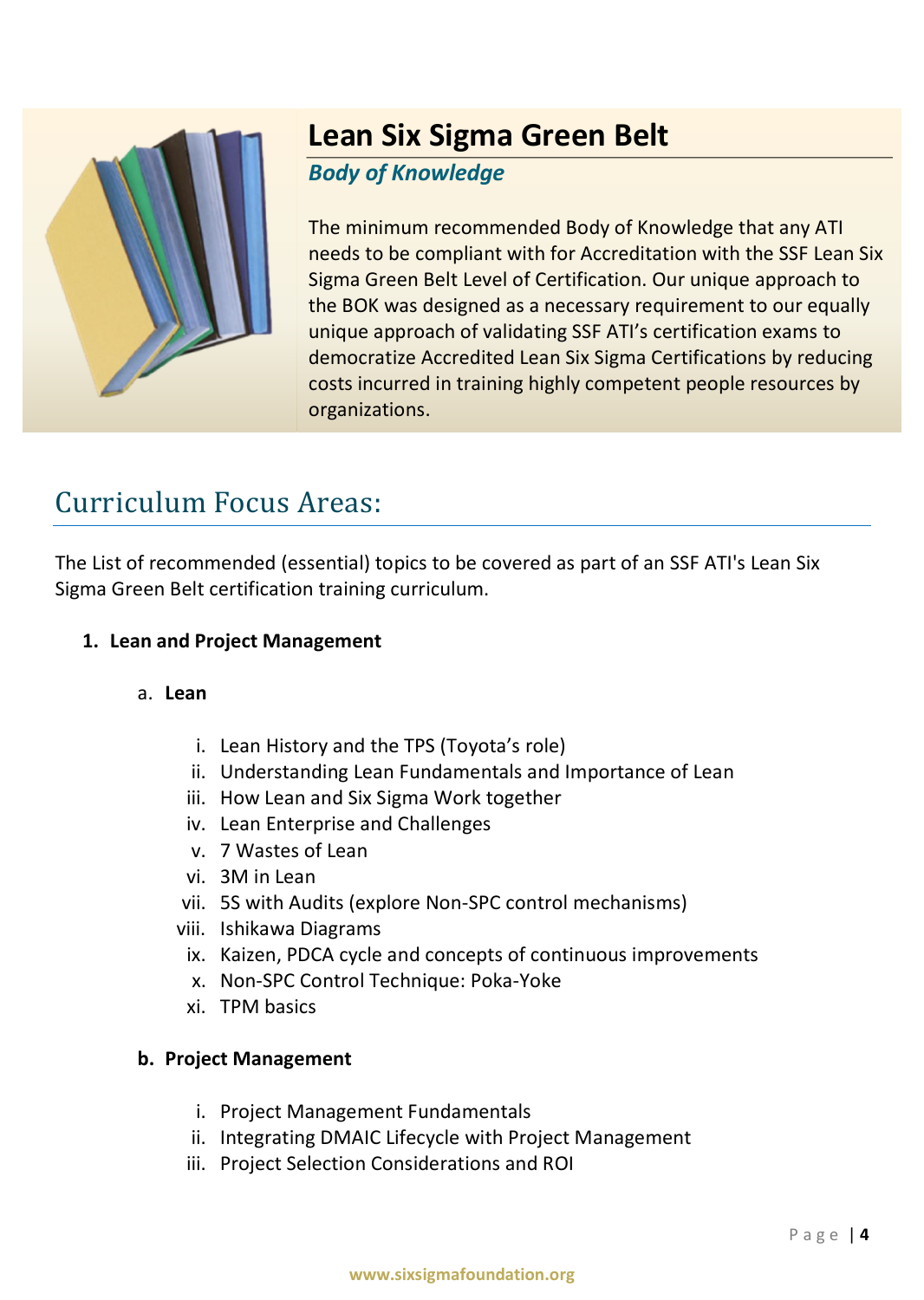#### **2. Six Sigma via DMAIC Lifecycle**

#### a. **Define**

- i. Understanding Customer Requirements
- ii. Basics like VOC, VOB, COQ, COPQ etc.
- iii. Understanding the six-sigma breakthrough equation
- iv. Developing CTQs
- v. Process Mapping Fundamentals
- vi. Process Flowcharts Development
- vii. SIPOC Analysis
- viii. Project Charter Development

#### b. **Measure**

- i. Data types and Data Distributions
- ii. Continuous vs. Discrete Distributions with examples/use-cases
- iii. Detailed focus on Normal Distribution (3-sigma rule, CLT etc.)
- iv. Measurement System Analysis: Difference between Accuracy, Precision;
- v. Measurement System Analysis: Types of Errors viz. Bias, Linearity, Stability etc. with their impact
- vi. Measurement System Analysis: Gage R&R, Attribute Agreement Analysis
- vii. Data Collection Plan
- viii. Six Sigma History
	- ix. Six Sigma Levels (Understanding DPMO, DPO, DPU etc.)
	- x. Baselining Process Performance: Capability and Levels, Sigma Levels and Yield with related Metrics

#### c. **Analyze**

- i. Descriptive Statistics\*
- ii. Basic Graphical Analysis via simple graphs like Pareto Plots, Scatter Diagrams etc.\*
- iii. FMEA
- iv. Hypothesis tests basics and general concepts (significance level, power, alpha, beta, p-value etc.)
- v. Hypothesis tests error types
- vi. Hypothesis tests selection process
- vii. Hypothesis tests sampling
- viii. Hypothesis testing on Normal data with common tests
	- ix. Hypothesis testing on Non-Normal data with common tests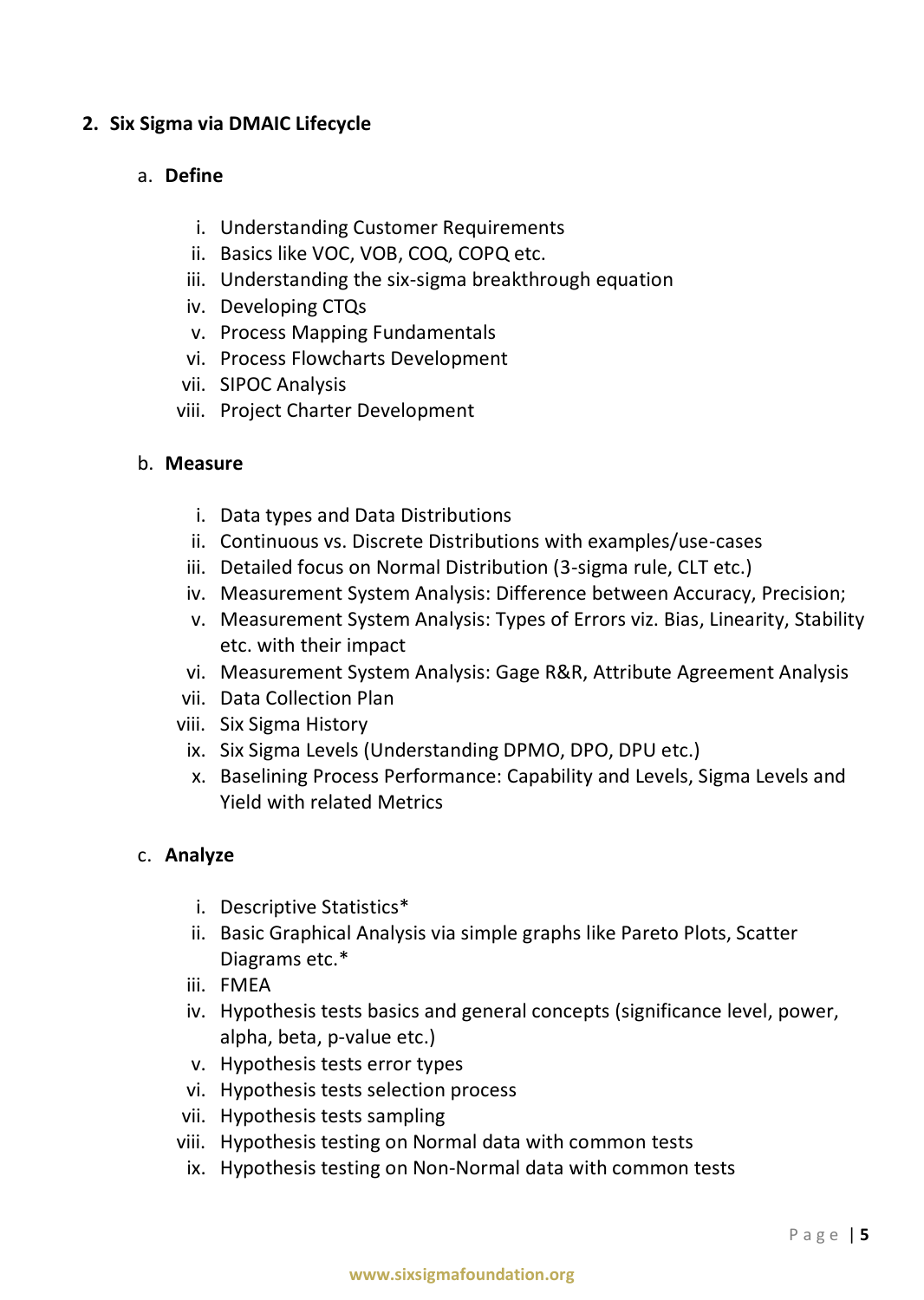x. Contingency tables and using Chi-Square test

\* These topics are being provided for reference and need of coverage, but may be covered in an earlier phase as well

#### d. **Improve**

- i. General Intro
- ii. Common Ideation and Consensus building Techniques (Brainstorming, NGT etc.)
- iii. Examining Correlation; Regression Analysis and Interpreting Results (including Residuals plot)
- iv. OFAT vs. DOE
- v. Piloting the Improvements

#### e. **Control**

- i. SPC vs. Non-SPC Techniques
- ii. Control Data Monitoring etc.
- iii. Control Charts and their Fundamentals (Center Line, Control Limits)
- iv. Common Variable Control Charts
- v. Common Attribute Control Charts
- vi. Control Charts Selection based on Data types and Sub-group size etc.
- vii. Examining Control Charts for Process Stability
- viii. Control and Response Planning
	- ix. Project Handover and Project Closure Best Practices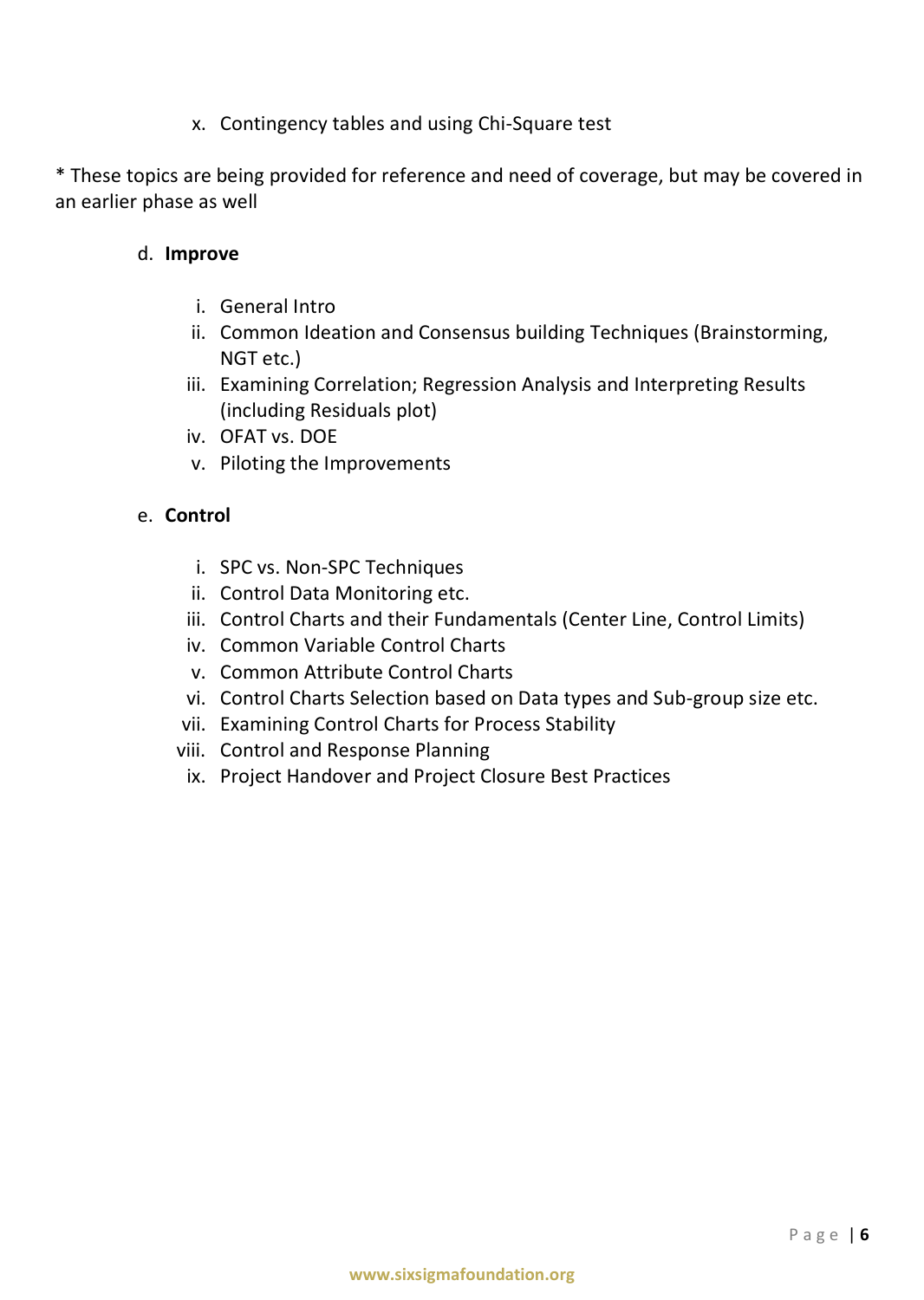## Exam Focus Areas:

Exam focus areas are those from where questions are deemed mandatory, so as to ascertain a student's comprehension for key (and minimal) expected knowledge areas along with demonstrable practical ability in order to attain a SSF Lean Six Sigma Green Belt Certification from a SSF Accredited Training Institute. This is a less exhaustive list than the Curriculum Focus Area list and is designed primarily to serve as a basic-guideline to validate the exam questionnaires as per SSF norms. On the whole though, the examination system and methodology for SSF ATIs is another area which gets validated separately for accreditation purposes by SSF, which Includes the online examination mechanism, proctoring controls, as well as the Bloom's Taxonomy (cognitive domain) Level expected to be evaluated in an objective manner in addition to the Exam Focus areas (and weightage of questions).

#### **1. Lean and Project Management**

#### a. **Lean**

- i. Mandatory Question Areas: Lean Methods 5S, A3, Concepts of continuous improvements (PDCA cycle and Kaizen), TPM basics
- ii. Overall Area weightage: 10%
- iii. Bloom's Taxonomy (2001 revision) Level: Apply (Maximum Targeted Level for this Area)

#### b. **Project Management**

- i. Mandatory Question Areas: Project Management Basics, Project Selection Considerations and ROI
- ii. Overall Area weightage: 5%
- iii. Bloom's Taxonomy (2001 revision) Level: Understand (Maximum Targeted Level for this Area)

#### **2. Six Sigma via DMAIC Lifecycle**

#### a. **Define**

- i. Mandatory Question Areas: VOC, VOB, COQ, COPQ etc.; Developing CTQs, Project Charter Development
- ii. Overall Area weightage: 10%
- iii. Bloom's Taxonomy (2001 revision) Level: Apply (Maximum Targeted Level for this Area)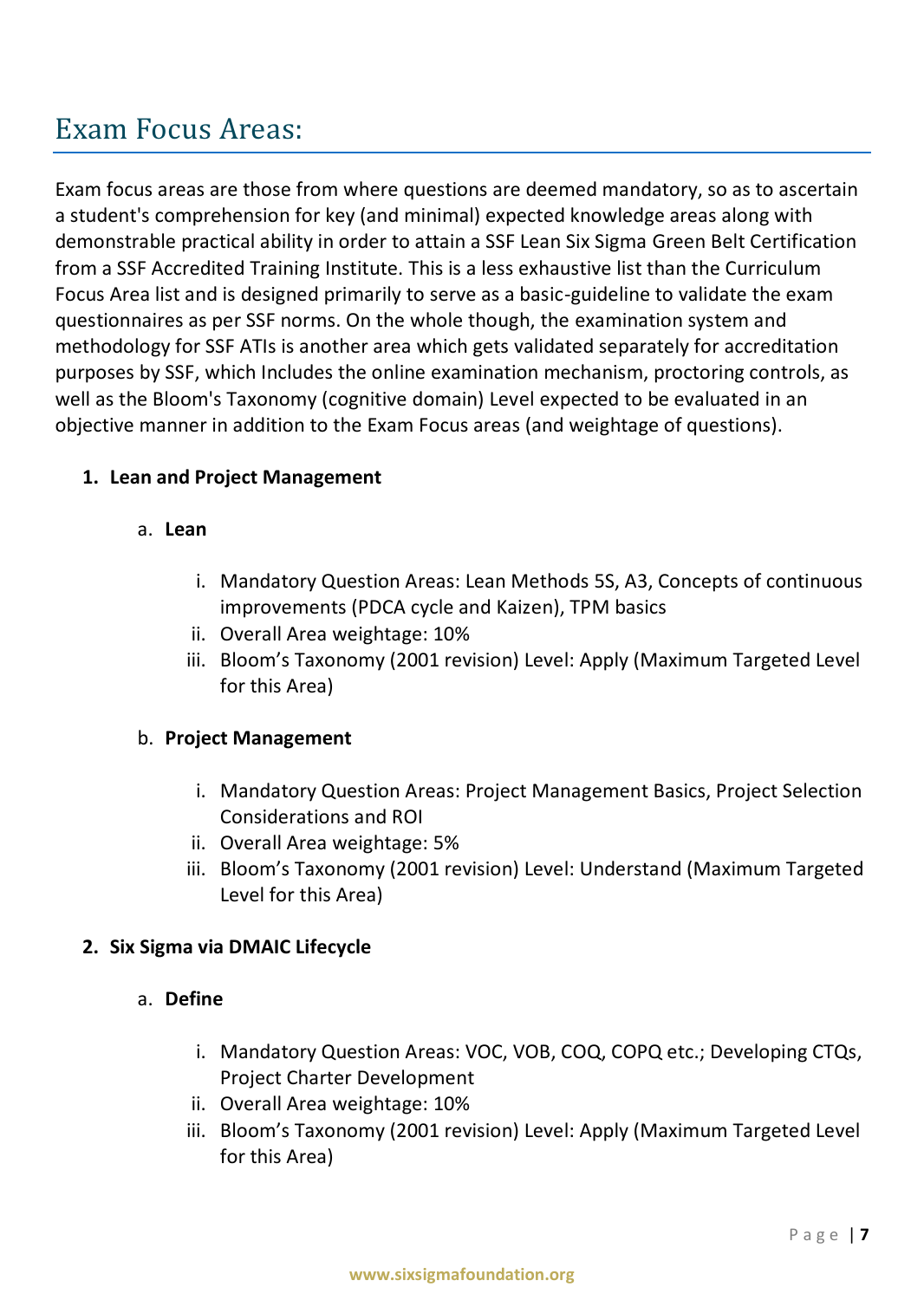#### b. **Measure**

- i. Mandatory Question Areas: Data types, Six Sigma History, Six Sigma Levels and Baselining Process Performance, Measurement System Analysis, SIPOC
- ii. Overall Area weightage: 20%
- iii. Bloom's Taxonomy (2001 revision) Level: Analyze (Maximum Targeted Level for this Area)

#### c. **Analyze**

- i. Mandatory Question Areas: Data vs. Process Door Analysis, Sampling Techniques, Hypothesis Test Selection, Test Power, Significance and Error Types, Practical questions using some common tests.
- ii. Overall Area weightage: 25%
- iii. Bloom's Taxonomy (2001 revision) Level: Evaluate (Maximum Targeted Level for this Area)

#### d. **Improve**

- i. Mandatory Question Areas: Regression analysis with Interpretation of Results (including Residuals plots), Difference between OFAT and DOE
- ii. Overall Area weightage: 5%
- iii. Bloom's Taxonomy (2001 revision) Level: Understand (Maximum Targeted Level for this Area)

#### e. **Control**

- i. Mandatory Question Areas: Non-SPC: Poka-Yoke, SPC: Control chart selection
- ii. Overall Area weightage: 25%
- iii. Bloom's Taxonomy (2001 revision) Level: Apply (Maximum Targeted Level for this Area)